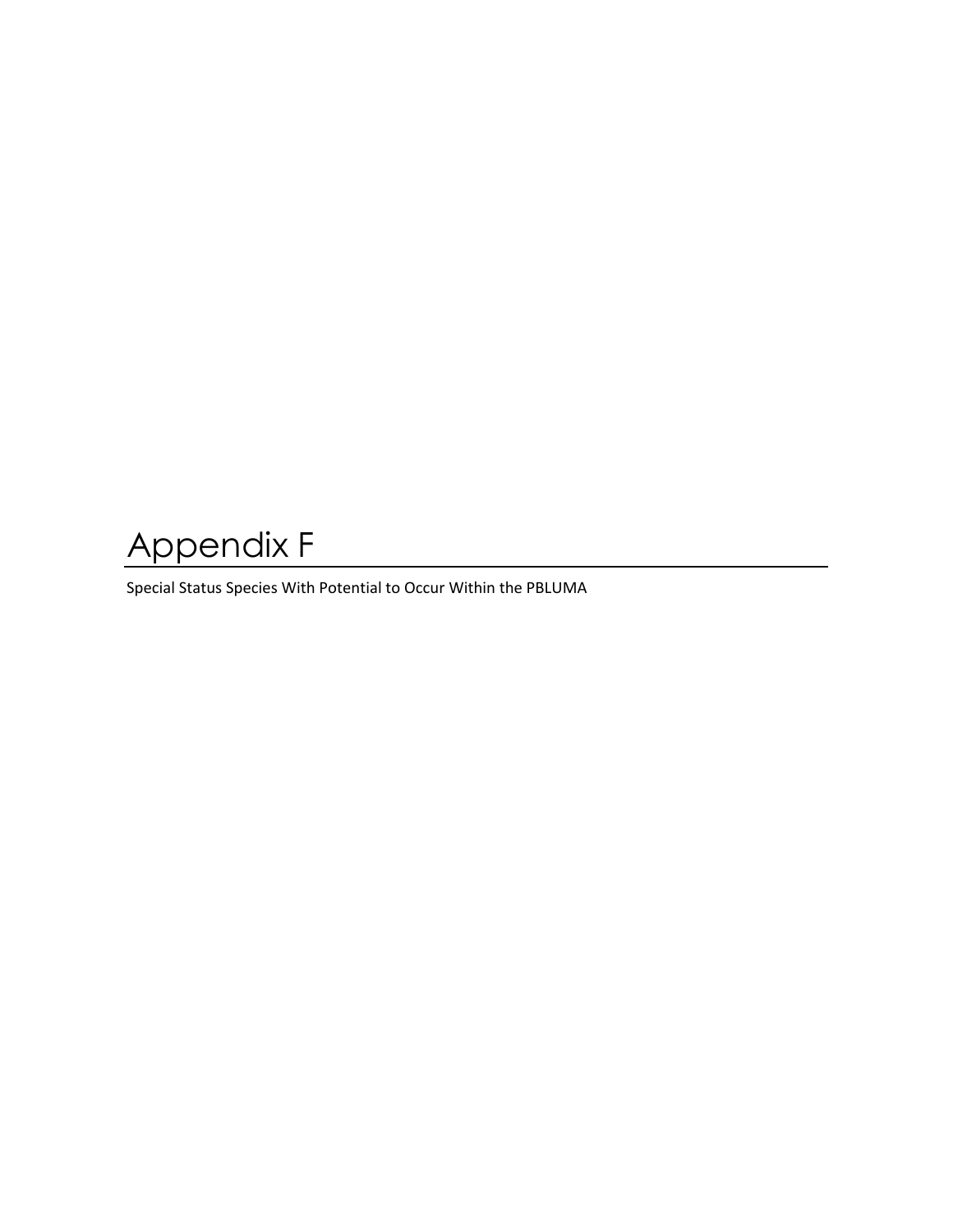## **Special Status Species Documented by the California Natural Diversity Database and Inventory of Rare and Endangered Plants of California within the PBLUMA**

|                                                                 | <b>Status</b>                                                         |                                                                                                                                                                                      |
|-----------------------------------------------------------------|-----------------------------------------------------------------------|--------------------------------------------------------------------------------------------------------------------------------------------------------------------------------------|
| <b>Scientific Name</b><br><b>Common Name</b>                    | Federal/State<br><b>Global Rank/State Rank</b><br><b>CDFW or CRPR</b> | <b>Habitat Requirements</b>                                                                                                                                                          |
| <b>Plants and Lichens</b>                                       |                                                                       |                                                                                                                                                                                      |
| Abies bracteata<br>bristlecone fir                              | None/None<br>G2G3/S2S3<br>1B.3                                        | Lower montane coniferous forest, broad-<br>leafed upland forest, and chaparral. Rocky,<br>serpentine. 180-1600 meters above mean sea<br>level (m). Blooms May-Jun.                   |
| Acanthomintha obovata ssp. cordata<br>heart-leaved thorn-mint   | None/None<br>G4T3/S3<br>4.2                                           | Chaparral, cismontane woodland, pinyon and<br>juniper woodland, valley and foothill grassland.<br>Heavy clay. 785-1,540 m. Blooms Apr-Jul.                                           |
| Agrostis hooveri<br>Hoover's bent grass                         | None/None<br>G2/S2<br>1B.2                                            | Closed-cone coniferous forest, chaparral,<br>cismontane woodland, and valley and foothill<br>grassland. Sandy. 6-610 m. Blooms Apr-Jul.                                              |
| Amsinckia douglasiana<br>Douglas' fiddleneck                    | None/None<br>G4/S4<br>4.2                                             | Cismontane woodland, valley and foothill<br>grassland. Dry. 0-1,950 m. Blooms Mar-May.                                                                                               |
| Androsace elongata ssp. acuta<br>California androsace           | None/None<br>G5?T3T4/S3S4<br>4.2                                      | Chaparral, cismontane woodland, coastal<br>scrub, meadows and seeps, pinyon and juniper<br>woodland, valley and foothill grassland. Sandy,<br>alkaline. 150-1,305 m. Blooms Mar-Jun. |
| Antirrhinum ovatum<br>oval-leaved snapdragon                    | None/None<br>G3/S3<br>4.2                                             | Chaparral, cismontane woodland, pinyon and<br>juniper woodland, valley and foothill grassland.<br>Alkaline. 200-1,000 m. Blooms May-Nov.                                             |
| Arctostaphylos hooveri<br>Hoover's manzanita                    | None/None<br>G3/S3<br>4.3                                             | Broad-leafed upland forest, chaparral,<br>cismontane woodland, lower montane<br>coniferous forest. Rocky. 480-1,035 m. Blooms<br>Feb-Jun.                                            |
| Arctostaphylos luciana<br>Santa Lucia manzanita                 | None/None<br>G2/S2<br>1B.2                                            | Chaparral and cismontane woodland. Shale.<br>100-800 m. Blooms Dec-Mar.                                                                                                              |
| Arctostaphylos obispoensis<br>Bishop manzanita                  | None/None<br>G3/S3<br>4.3                                             | Chaparral, cismontane woodland, closed-cone<br>coniferous forest. Rocky, serpentinite. 150-<br>1,005 m. Blooms Feb-Jun.                                                              |
| Arctostaphylos pilosula<br>Santa Margarita manzanita            | None/None<br>G2?/S2?<br>1B.2                                          | Broad-leafed upland forest, chaparral,<br>cismontane woodland, closed-cone coniferous<br>forest. Sandstone. 75-1,100 m. Blooms Dec-<br>May.                                          |
| Aristocapsa insignis<br>Indian Valley spineflower               | None/None<br>G1/S1<br>1B.2                                            | Cismontane woodland. Sandy. 300-600 m.<br>Blooms May-Sep.                                                                                                                            |
| Astragalus didymocarpus var.<br>milesianus<br>Miles' milk-vetch | None/None<br>G5T2/S2<br>1B.2                                          | Coastal scrub. Clay. 20-90 m. Blooms Mar-Jun.                                                                                                                                        |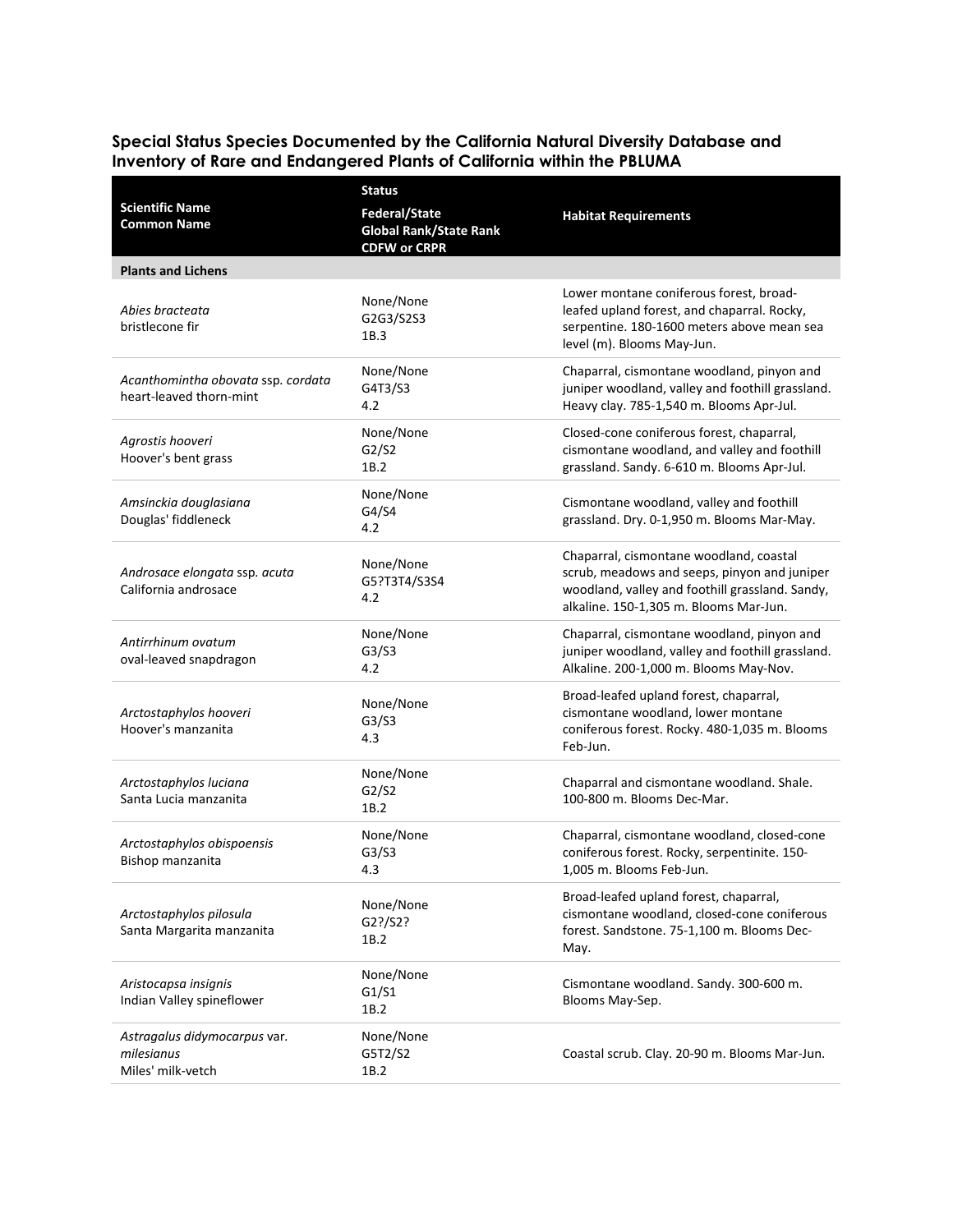|                                                                        | <b>Status</b>                                                                |                                                                                                                                                                                |
|------------------------------------------------------------------------|------------------------------------------------------------------------------|--------------------------------------------------------------------------------------------------------------------------------------------------------------------------------|
| <b>Scientific Name</b><br><b>Common Name</b>                           | <b>Federal/State</b><br><b>Global Rank/State Rank</b><br><b>CDFW or CRPR</b> | <b>Habitat Requirements</b>                                                                                                                                                    |
| Astragalus macrodon<br>Salinas milk-vetch                              | None/None<br>G4/S4<br>4.3                                                    | Chaparral, cismontane woodland, valley and<br>foothill grassland. Sandstone, serpentinite,<br>shale. 250-950 m. Blooms Apr-Jul.                                                |
| Atriplex coronata var. coronata<br>Crownscale                          | None/None<br>G4T3/S3<br>4.2                                                  | Chenopod scrub, valley and foothill grassland,<br>vernal pools. Alkaline, clay. 1-590 m. Blooms<br>Mar-Oct.                                                                    |
| Atriplex coronata var. vallicola<br>Lost Hills crownscale              | None/None<br>G4T3/S3<br>1B.2                                                 | Chenopod scrub, valley and foothill grassland,<br>vernal pools. Alkaline. 50-635 m. Blooms Apr-<br>Sep.                                                                        |
| Azolla microphylla<br>Mexican mosquito fern                            | None/None<br>G5/S4<br>4.2                                                    | Marshes and swamps, ponds, and still water.<br>30-100m. Blooms Aug.                                                                                                            |
| Calandrinia breweri<br>Brewer's calandrinia                            | None/None<br>G4/S4<br>4.2                                                    | Chaparral, coastal scrub. Loam, sandy. 10-<br>1,220 m. Blooms Mar-Jun.                                                                                                         |
| Calochortus clavatus var. clavatus<br>club-haired mariposa lily        | None/None<br>G4T3/S3<br>4.3                                                  | Chaparral, cismontane woodland, coastal<br>scrub, valley and foothill grassland. Clay, rocky,<br>serpentinite. 30-1,300 m. Blooms May-Jun.                                     |
| Calochortus obispoensis<br>San Luis mariposa-lily                      | None/None<br>G2/S2<br>1B.2                                                   | Chaparral, cismontane woodland, coastal<br>scrub, valley and foothill grassland.<br>Serpentinite. 50-730 m. Blooms May-Jul.                                                    |
| Calochortus palmeri var. palmeri<br>Palmer's mariposa-lily             | None/None<br>G3T2/S2<br>1B.2                                                 | Chaparral, lower montane coniferous forest,<br>meadows and seeps. Mesic. 710-2,390 m.<br>Blooms Apr-Jul.                                                                       |
| Calochortus simulans<br>La Panza mariposa-lily                         | None/None<br>G2/S2<br>1B.3                                                   | Chaparral, cismontane woodland, lower<br>montane coniferous forest, valley and foothill<br>grassland. Granitic, sandy, serpentinite. 325-<br>1,150 m. Blooms Apr-Jun.          |
| Calycadenia villosa<br>dwarf calycadenia                               | None/None<br>G3/S3<br>1B.1                                                   | Chaparral, cismontane woodland, meadows<br>and seeps, valley and foothill grassland. Rocky.<br>240-1,350 m. Blooms May-Oct.                                                    |
| Calystegia collina ssp. venusta<br>South Coast Range morning-glory     | None/None<br>G4T4/S4<br>4.3                                                  | Chaparral, cismontane woodland, valley and<br>foothill grassland. Serpentinite. 270-1,490 m.<br>Blooms Apr-Jun.                                                                |
| Camissoniopsis hardhamiae<br>Hardham's evening-primrose                | None/None<br>G2/S2<br>1B.2                                                   | Chaparral, cismontane woodland. Carbonate,<br>sandy. 140-945 m. Blooms Mar-May.                                                                                                |
| Carex obispoensis<br>San Luis Obispo sedge                             | None/None<br>G3?/S3?<br>1B.2                                                 | Chaparral, closed-cone coniferous forest,<br>coastal prairie, coastal scrub, valley and<br>foothill grassland. Sandy, clay, serpentine,<br>gabbroic. 10-820 m. Blooms Apr-Jun. |
| Castilleja densiflora var. obispoensis<br>San Luis Obispo owl's-clover | None/None<br>G5T2/S2<br>1B.2                                                 | Meadows and seeps, valley and foothill<br>grassland. Serpentinite. 10-430 m. Blooms<br>Mar-May.                                                                                |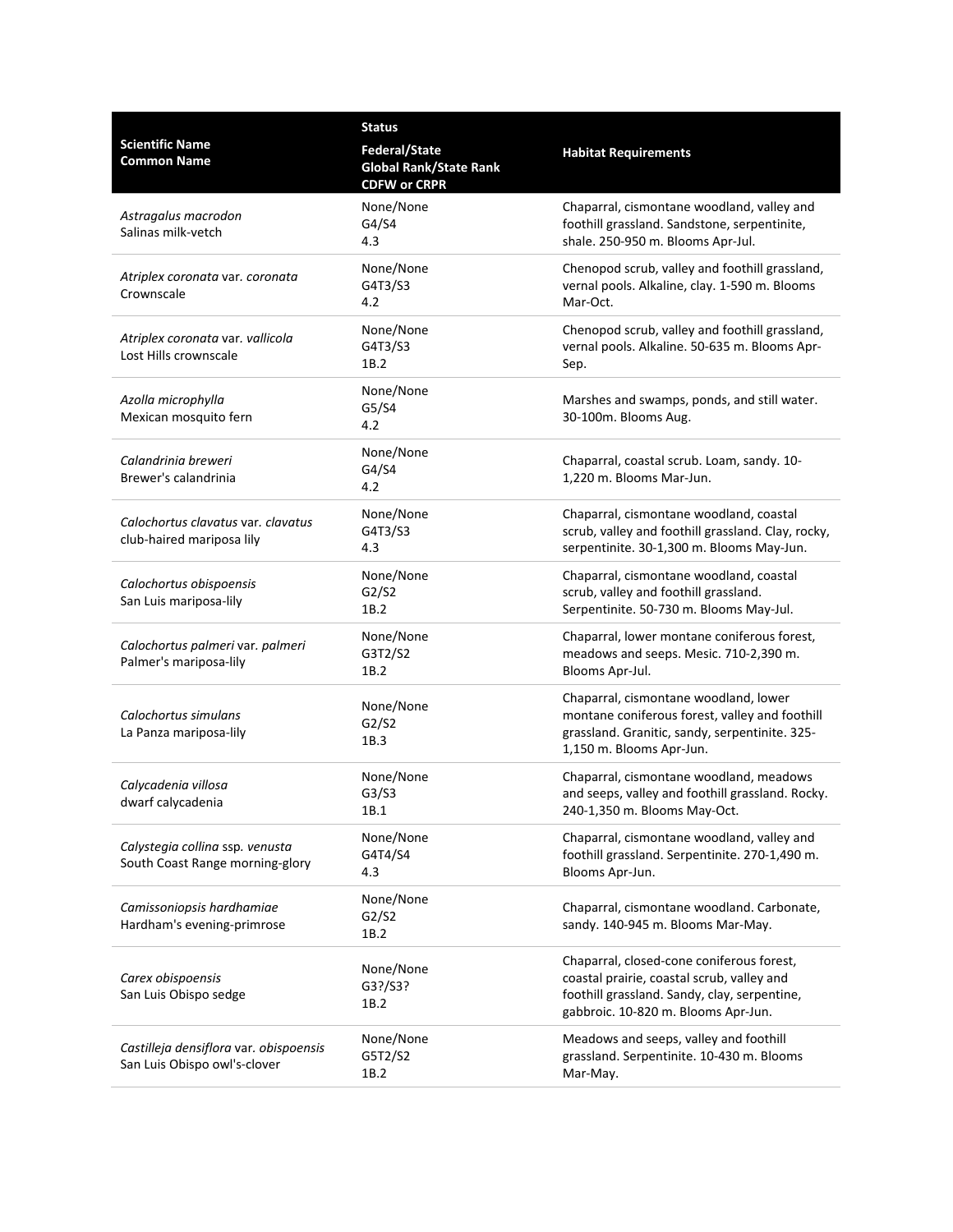|                                                                     | <b>Status</b>                                                         |                                                                                                                                                                       |
|---------------------------------------------------------------------|-----------------------------------------------------------------------|-----------------------------------------------------------------------------------------------------------------------------------------------------------------------|
| <b>Scientific Name</b><br><b>Common Name</b>                        | Federal/State<br><b>Global Rank/State Rank</b><br><b>CDFW or CRPR</b> | <b>Habitat Requirements</b>                                                                                                                                           |
| Caulanthus californicus<br>California jewelflower                   | FE/SE<br>G1/S1<br>1B.1                                                | Chenopod scrub, pinyon and juniper<br>woodland, valley and foothill grassland. Sandy.<br>61-1,000 m. Blooms Feb-May.                                                  |
| Caulanthus lemmonii<br>Lemmon's jewelflower                         | None/None<br>G3/S3<br>1B.2                                            | Pinyon and juniper woodland, valley and<br>foothill grassland. Rocky, serpentinite. 80-<br>1,580 m. Blooms Feb-May.                                                   |
| Ceanothus cuneatus var. fascicularis<br>Lompoc ceanothus            | None/None<br>G5T4/S4<br>4.2                                           | Chaparral. Sandy. 5-400 m. Blooms Feb-Apr.                                                                                                                            |
| Chlorogalum pomeridianum var. minus<br>dwarf soaproot               | None/None<br>G5T3/S3<br>1B.2                                          | Chaparral. Serpentine. 305-1,000 m. Blooms<br>May-Aug.                                                                                                                |
| Chlorogalum purpureum var.<br>purpureum<br>Santa Lucia purple amole | FT/None<br>G2T2/S2<br>1B.1                                            | Chaparral, cismontane woodland, valley and<br>foothill grassland. Clay, gravel. 205-385 m.<br>Blooms Apr-Jun.                                                         |
| Chlorogalum purpureum var. reductum<br>Camatta Canyon amole         | FT/SR<br>G2T1/S1<br>1B.1                                              | Cismontane woodland, valley and foothill<br>grassland. Sandy, loam. 305-630 m. Blooms<br>Apr-May.                                                                     |
| Chorizanthe biloba var. immemora<br>Hernandez spineflower           | None/None<br>G3T1T2/S1S2<br>1B.2                                      | Chaparral, cismontane woodland. Clay,<br>gravelly, serpentinite. 425-1,115 m. Blooms<br>May-Aug.                                                                      |
| Chorizanthe breweri<br>Brewer's spineflower                         | None/None<br>G3/S3<br>1B.3                                            | Chaparral, cismontane woodland, closed-cone<br>coniferous forest, coastal scrub. Gravelly,<br>rocky, serpentinite. 45-800 m. Blooms Apr-<br>Aug.                      |
| Chorizanthe douglasii<br>Douglas' spineflower                       | None/None<br>G4/S4<br>4.3                                             | Chaparral, cismontane woodland, coastal<br>scrub, lower montane coniferous forest, valley<br>and foothill grassland. Gravelly, sandy. 55-<br>1,600 m. Blooms Apr-Jul. |
| Chorizanthe palmeri<br>Palmer's spineflower                         | None/None<br>G4/S4<br>4.2                                             | Chaparral, cismontane woodland, valley and<br>foothill grassland. Dry, rocky, serpentine. 55-<br>945 m. Blooms Apr-Aug.                                               |
| Chorizanthe rectispina<br>straight-awned spineflower                | None/None<br>G2/S2<br>1B.3                                            | Chaparral, cismontane woodland, coastal<br>scrub. Granite. 85-1,035 m. Blooms Apr-Jul.                                                                                |
| Chorizanthe ventricosa<br>potbellied spineflower                    | None/None<br>G3/S3<br>4.3                                             | Cismontane woodland, valley and foothill<br>grassland. Serpentine. 65-1,235 m. Blooms<br>May-Sep.                                                                     |
| Cirsium fontinale var. obispoense<br>Chorro Creek bog thistle       | FE/SE<br>G2T2/S2<br>1B.2                                              | Chaparral, cismontane woodland, coastal<br>scrub, valley and foothill grassland.<br>Serpentinite. 35-385 m. Blooms Feb-Jul.                                           |
| Cirsium occidentale var. lucianum<br>Cuesta Ridge thistle           | None/None<br>G3G4T2/S2<br>1B.2                                        | Chaparral. Serpentinite, rocky. 500-750 m.<br>Blooms Apr-Jun.                                                                                                         |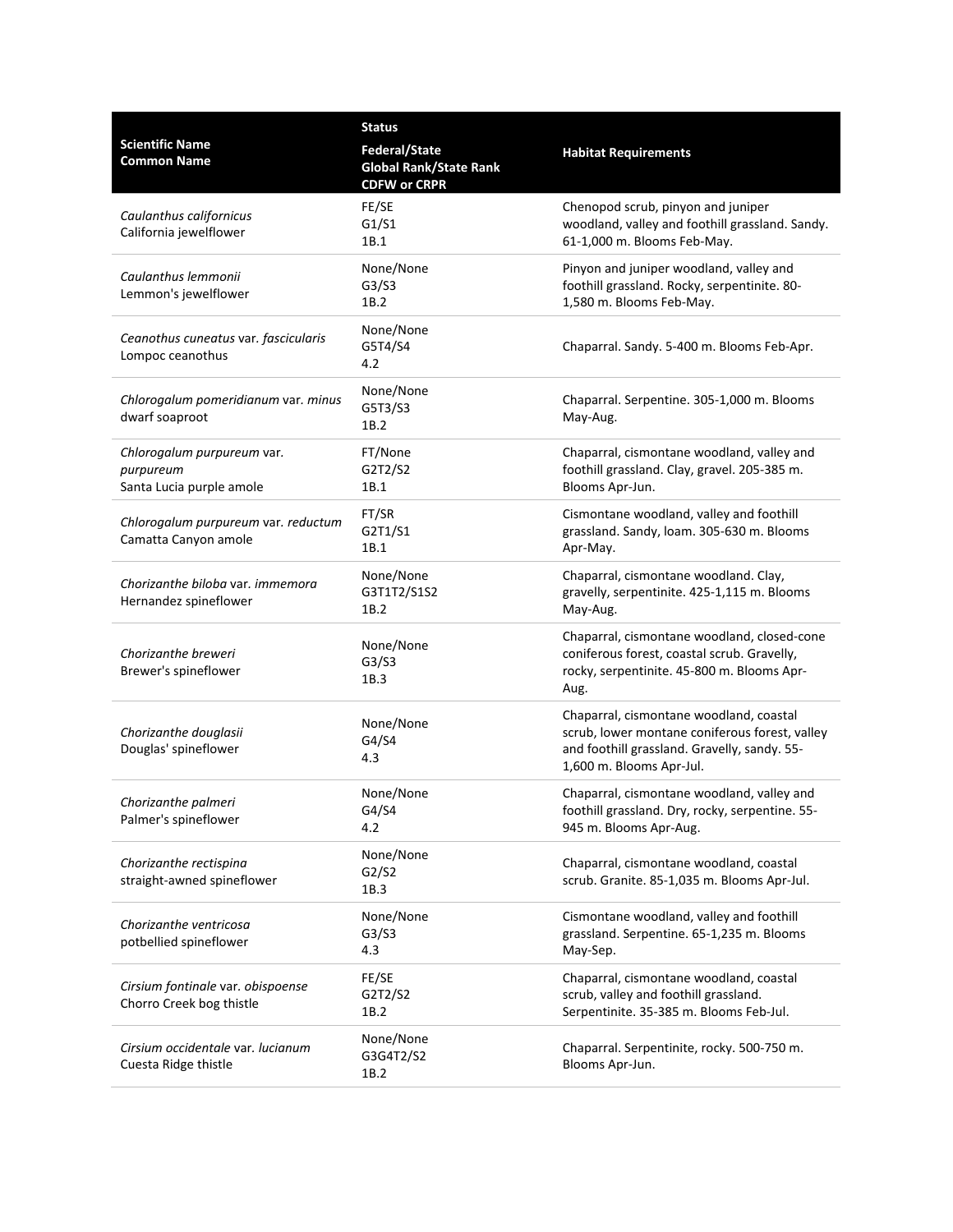|                                                                                     | <b>Status</b>                                                         |                                                                                                                                 |
|-------------------------------------------------------------------------------------|-----------------------------------------------------------------------|---------------------------------------------------------------------------------------------------------------------------------|
| <b>Scientific Name</b><br><b>Common Name</b>                                        | Federal/State<br><b>Global Rank/State Rank</b><br><b>CDFW or CRPR</b> | <b>Habitat Requirements</b>                                                                                                     |
| Clarkia exilis<br>slender clarkia                                                   | None/None<br>G3/S3<br>4.3                                             | Cismontane woodland. Sandy, gravelly. 120-<br>1,000 m. Blooms Apr-May.                                                          |
| Convolvulus simulans<br>small-flowered morning-glory                                | None/None<br>G4/S4<br>4.2                                             | Chaparral, coastal scrub, valley and foothill<br>grassland. Clay, serpentine. 30-740 m. Blooms<br>Mar-Jul.                      |
| Deinandra halliana<br>Hall's tarplant                                               | None/None<br>G3/S3<br>1B.1                                            | Chenopod scrub, cismontane woodland, valley<br>and foothill grassland. Clay, sandy, alkaline.<br>260-950 m. Blooms Apr-May.     |
| Deinandra paniculata<br>paniculate tarplant                                         | None/None<br>G4/S4<br>4.2                                             | Coastal scrub, valley and foothill grassland,<br>vernal pools. Mesic. 25-940 m. Blooms Apr-<br>Nov.                             |
| Delphinium gypsophilum ssp.<br>parviflorum<br>small-flowered gypsum-loving larkspur | None/None<br>G4T2T3Q/S2S3<br>3.2                                      | Cismontane woodland, valley and foothill<br>grassland. Clay. 190-350 m. Blooms Apr-Jun.                                         |
| Delphinium parryi ssp. eastwoodiae<br>Eastwood's larkspur                           | None/None<br>G4T2/S2<br>1B.2                                          | Chaparral and valley and foothill grassland.<br>Serpentinite. 75-500 m. Blooms Feb-Mar.                                         |
| Delphinium umbraculorum<br>umbrella larkspur                                        | None/None<br>G3/S3<br>1B.3                                            | Chaparral, cismontane woodland. Mesic. 400-<br>1,600 m. Blooms Apr-Jun.                                                         |
| Dudleya abramsii ssp. murina<br>mouse-gray dudleya                                  | None/None<br>G4T2/S2<br>1B.3                                          | Chaparral, cismontane woodland, valley and<br>foothill grassland. Serpentine. 90-525 m.<br>Blooms May-Jun.                      |
| Eleocharis parvula<br>small spikerush                                               | None/None<br>G5/S3<br>4.3                                             | Marshes and swamps. Mud flats. 1-3,020 m.<br>Blooms Jun-Aug.                                                                    |
| Entosthodon kochii<br>Koch's cord moss                                              | None/None<br>G1/S1<br>1B.3                                            | Cismontane woodland. Sandy, clay, loam. 180-<br>1,000 m.                                                                        |
| Eremalche parryi ssp. kernensis<br>Kern mallow                                      | FE/None<br>G3G4T3/S3<br>1B.2                                          | Chenopod scrub, pinyon and juniper<br>woodland, valley and foothill grassland. Dry,<br>sandy, clay. 70-1,290 m. Blooms Mar-May. |
| Eriastrum luteum<br>yellow-flowered eriastrum                                       | None/None<br>G2/S2<br>1B.2                                            | Broad-leafed upland forest, chaparral,<br>cismontane woodland. Sandy, granite. 290-<br>1,000 m. Blooms May-Jun.                 |
| Eriastrum virgatum<br>virgate eriastrum                                             | None/None<br>G3/S3<br>4.3                                             | Chaparral, coastal bluff scrub, coastal dunes,<br>coastal scrub. Sandy. 45-700 m. Blooms May-<br>Jul.                           |
| Eriogonum elegans<br>elegant wild buckwheat                                         | None/None<br>G4G5/S4S5<br>4.3                                         | Cismontane woodland, valley and foothill<br>grassland. Sandy, gravelly. 200-1,525 m.<br>Blooms May-Nov.                         |
| Eriogonum nudum var. indictum<br>protruding buckwheat                               | None/None<br>G5T4/S4<br>4.2                                           | Chaparral, chenopod scrub, cismontane<br>woodland. Clay, serpentine. 150-1,463 m.<br>Blooms May-Oct.                            |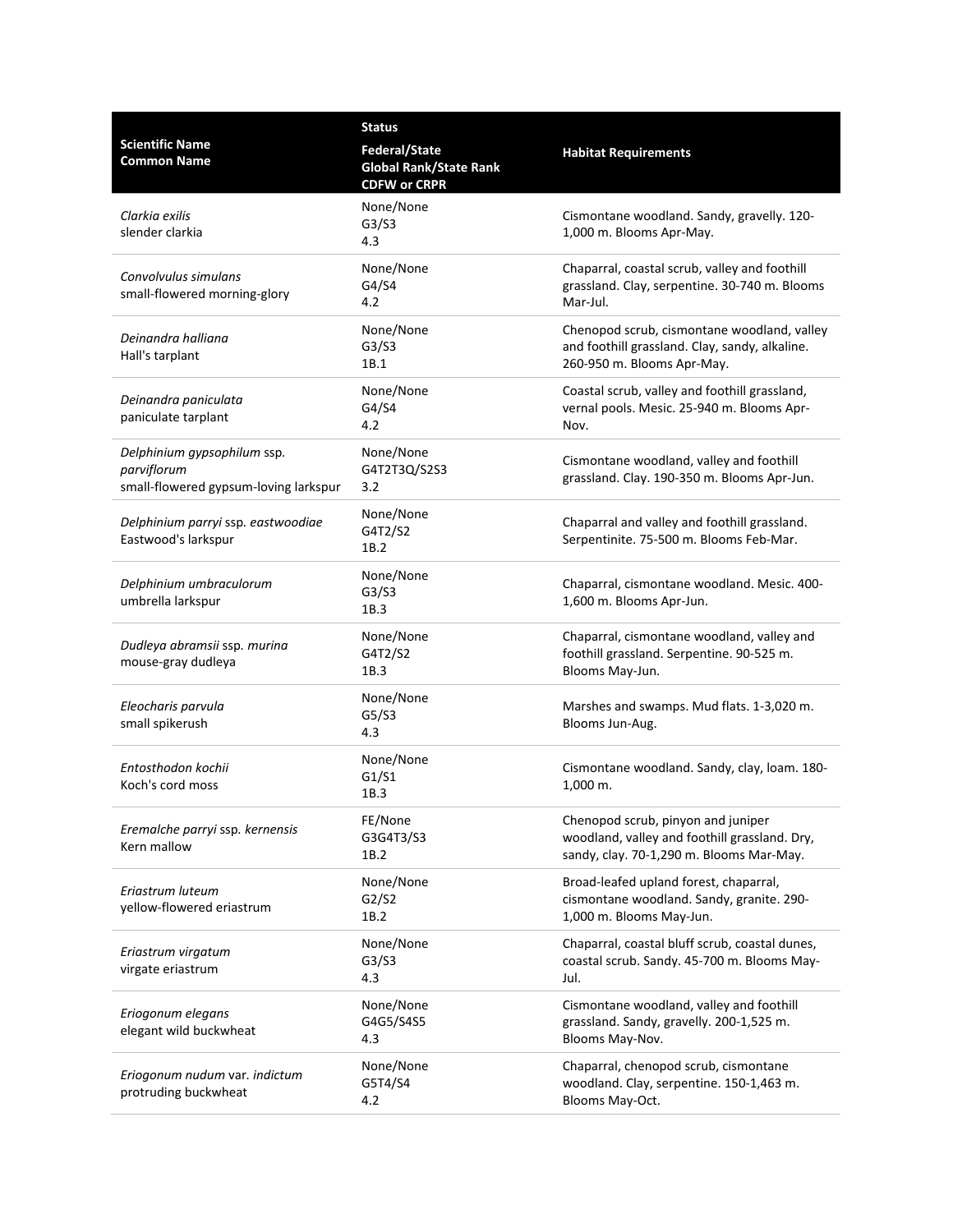|                                                                 | <b>Status</b>                                                                |                                                                                                                                                           |
|-----------------------------------------------------------------|------------------------------------------------------------------------------|-----------------------------------------------------------------------------------------------------------------------------------------------------------|
| <b>Scientific Name</b><br><b>Common Name</b>                    | <b>Federal/State</b><br><b>Global Rank/State Rank</b><br><b>CDFW or CRPR</b> | <b>Habitat Requirements</b>                                                                                                                               |
| Eriogonum temblorense<br>Temblor buckwheat                      | None/None<br>G2/S2<br>1B.2                                                   | Valley and foothill grassland. Clay, sandstone.<br>300-1,000 m. Blooms May-Sep.                                                                           |
| Eriophyllum jepsonii<br>Jepson's woolly sunflower               | None/None<br>G3/S3<br>4.3                                                    | Chaparral, cismontane woodland, coastal<br>scrub. Serpentine. 200-1,025 m. Blooms Apr-<br>Jun.                                                            |
| Eryngium spinosepalum<br>spiny-sepaled button-celery            | None/None<br>G2/S2<br>1B.2                                                   | Valley and foothill grassland, vernal pools.<br>Clay, granitic. 80-975 m. Blooms Apr-Jun.                                                                 |
| Eschscholzia hypecoides<br>San Benito poppy                     | None/None<br>G4/S4<br>4.3                                                    | Chaparral, cismontane woodland, valley and<br>foothill grassland. Serpentine, clay. 200-1,500<br>m. Blooms Mar-Jun.                                       |
| Eschscholzia rhombipetala<br>diamond-petaled California poppy   | None/None<br>G1/S1<br>1B.1                                                   | Valley and foothill grassland. Alkaline, clay. 0-<br>975 m. Blooms Mar-Apr.                                                                               |
| Fritillaria agrestis<br>stinkbells                              | None/None<br>G3/S3<br>4.2                                                    | Chaparral, cismontane woodland, pinyon and<br>juniper woodland, valley and foothill grassland.<br>Serpentine, clay. 10-1,555 m. Blooms Mar-Jun.           |
| Fritillaria ojaiensis<br>Ojai fritillary                        | None/None<br>G3/S3<br>1B.2                                                   | Broad-leafed upland forest, chaparral,<br>cismontane woodland, lower montane<br>coniferous forest. Rocky, serpentine. 225-998<br>m. Blooms Feb-May.       |
| Galium andrewsii ssp. gatense<br>phlox-leaf serpentine bedstraw | None/None<br>G5T3/S3<br>4.2                                                  | Chaparral, cismontane woodland, lower<br>montane coniferous forest. Dry, rocky,<br>serpentinite. 150-1,450 m. Blooms Apr-Jul.                             |
| Gilia latiflora ssp. cuyamensis<br>Cuyama gilia                 | None/None<br>G5?T4/S4<br>4.3                                                 | Pinyon and juniper woodland. Sandy. 595-<br>2,000 m. Blooms Apr-Jun.                                                                                      |
| Gilia tenuiflora ssp. amplifaucalis<br>trumpet-throated gilia   | None/None<br>G3G4T3/S3<br>4.3                                                | Cismontane woodland, valley and foothill<br>grassland. Sandy. 390-900 m. Blooms Mar-Apr.                                                                  |
| Hesperevax caulescens<br>hogwallow starfish                     | None/None<br>G3/S3<br>4.2                                                    | Valley and foothill grassland, vernal pools.<br>Clay, mesic. 0-505 m. Blooms Mar-Jun.                                                                     |
| Horkelia cuneata var. puberula<br>mesa horkelia                 | None/None<br>G4T1/S1<br>1B.1                                                 | Chaparral, cismontane woodland, coastal<br>scrub. Sandy, gravelly. 70-810 m. Blooms Feb-<br>Sep.                                                          |
| Horkelia cuneata var. sericea<br>Kellogg's horkelia             | None/None<br>G4T1?/S1?<br>1B.1                                               | Chaparral, closed-cone coniferous forest,<br>coastal dunes, coastal scrub, old dunes, coastal<br>sandhills. Sandy, gravelly. 10-200 m. Blooms<br>Apr-Sep. |
| Horkelia yadonii<br>Santa Lucia horkelia                        | None/None<br>G3/S3<br>4.2                                                    | Broad-leafed upland forest, chaparral,<br>cismontane woodland, meadows and seeps,<br>riparian woodland. Sandy, granitic. 300-1,900<br>m. Blooms Apr-Jul.  |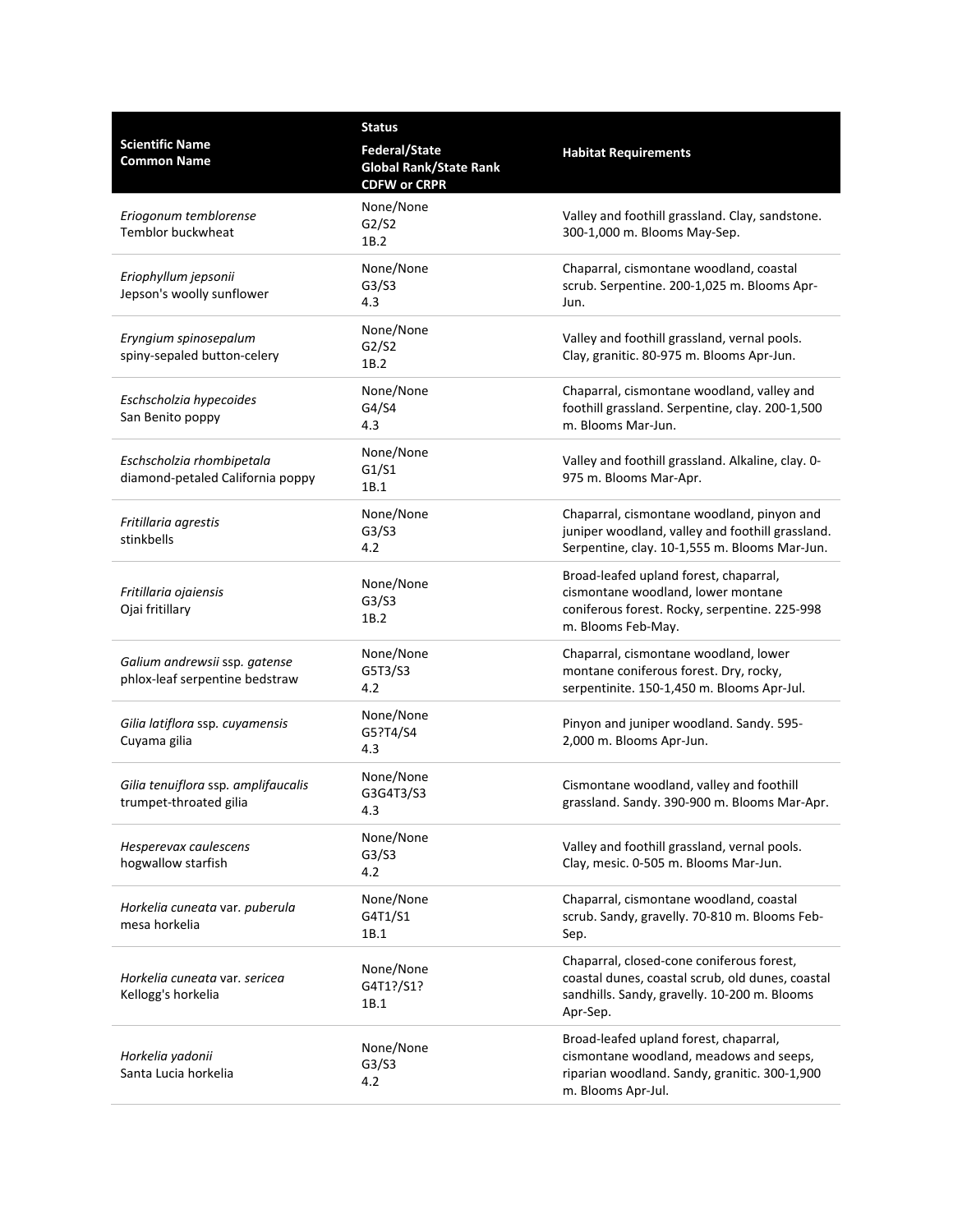|                                                               | <b>Status</b>                                                                |                                                                                                                                                             |
|---------------------------------------------------------------|------------------------------------------------------------------------------|-------------------------------------------------------------------------------------------------------------------------------------------------------------|
| <b>Scientific Name</b><br><b>Common Name</b>                  | <b>Federal/State</b><br><b>Global Rank/State Rank</b><br><b>CDFW or CRPR</b> | <b>Habitat Requirements</b>                                                                                                                                 |
| Juncus luciensis<br>Santa Lucia dwarf rush                    | None/None<br>G3/S3<br>1B.2                                                   | Chaparral, Great Basin scrub, lower montane<br>coniferous forest, meadows and seeps, stream<br>sides, vernal pools. Sandy. 300-2,040 m.<br>Blooms Apr-Jul.  |
| Lasthenia ferrisiae<br>Ferris' goldfields                     | None/None<br>G3/S3<br>4.2                                                    | Vernal pools. Alkaline, clay. 20-700 m. Blooms<br>Feb-May.                                                                                                  |
| Lasthenia leptalea<br>Salinas Valley goldfields               | None/None<br>G3/S3<br>4.3                                                    | Cismontane woodland, valley and foothill<br>grassland. Alluvial, sandstone, shale. 60-1,065<br>m. Blooms Feb-Apr.                                           |
| Layia heterotricha<br>pale-yellow layia                       | None/None<br>G2/S2<br>1B.1                                                   | Cismontane woodland, coastal scrub, pinyon<br>and juniper woodland, valley and foothill<br>grassland. Alkaline, clay soils. 300-1,705 m.<br>Blooms Mar-Jun. |
| Layia munzii<br>Munz's tidy-tips                              | None/None<br>G2/S2<br>1B.2                                                   | Chenopod scrub, valley and foothill grassland.<br>Alkaline, clay. 150-700 m. Blooms Mar-Apr.                                                                |
| Lepidium jaredii ssp. jaredii<br>Jared's pepper-grass         | None/None<br>G2G3T1T2/S1S2<br>1B.2                                           | Valley and foothill grassland, alkali flats and<br>sinks. Sandy, alkaline, adobe. 335-1,005 m.<br>Blooms Mar-May.                                           |
| Leptosiphon latisectus<br>broad-lobed leptosiphon             | None/None<br>G4/S4<br>4.3                                                    | Broad-leafed upland forest, cismontane<br>woodland. Gravelly. 170-1,500 m. Blooms Apr-<br>Jun.                                                              |
| Lessingia tenuis<br>spring lessingia                          | None/None<br>G4/S4<br>4.3                                                    | Chaparral, cismontane woodland, lower<br>montane coniferous forest. Serpentine. 300-<br>2150 m. Blooms May-Jul.                                             |
| Lomatium parvifolium<br>small-leaved lomatium                 | None/None<br>G3/S3<br>4.2                                                    | Chaparral, closed-cone coniferous forest,<br>coastal scrub, riparian woodland. Serpentine.<br>20-700 m. Blooms Jan-Jun.                                     |
| Madia radiata<br>showy golden madia                           | None/None<br>G3/S3<br>1B.1                                                   | Cismontane woodland, valley and foothill<br>grassland. Adobe, clay. 25-1,215 m. Blooms<br>Mar-May.                                                          |
| Malacothamnus davidsonii<br>Davidson's bush-mallow            | None/None<br>G2/S2<br>1B.2                                                   | Chaparral, cismontane woodland, coastal<br>scrub, riparian woodland. Sandy. 185-1,140 m.<br>Blooms Jun-Jan.                                                 |
| Malacothamnus gracilis<br>slender bush-mallow                 | None/None<br>G1Q/S1<br>1B.1                                                  | Chaparral. Dry, rocky. 190-575 m. Blooms May-<br>Oct.                                                                                                       |
| Malacothamnus jonesii<br>Jones' bush-mallow                   | None/None<br>G4/S4<br>4.3                                                    | Chaparral, cismontane woodland. Sandy. 160-<br>1,075 m. Blooms Apr-Oct.                                                                                     |
| Malacothamnus palmeri var. palmeri<br>Santa Lucia bush-mallow | None/None<br>G3T2Q/S2<br>1B.2                                                | Chaparral. Dry, rocky. 60-360 m. Blooms May-<br>Jul.                                                                                                        |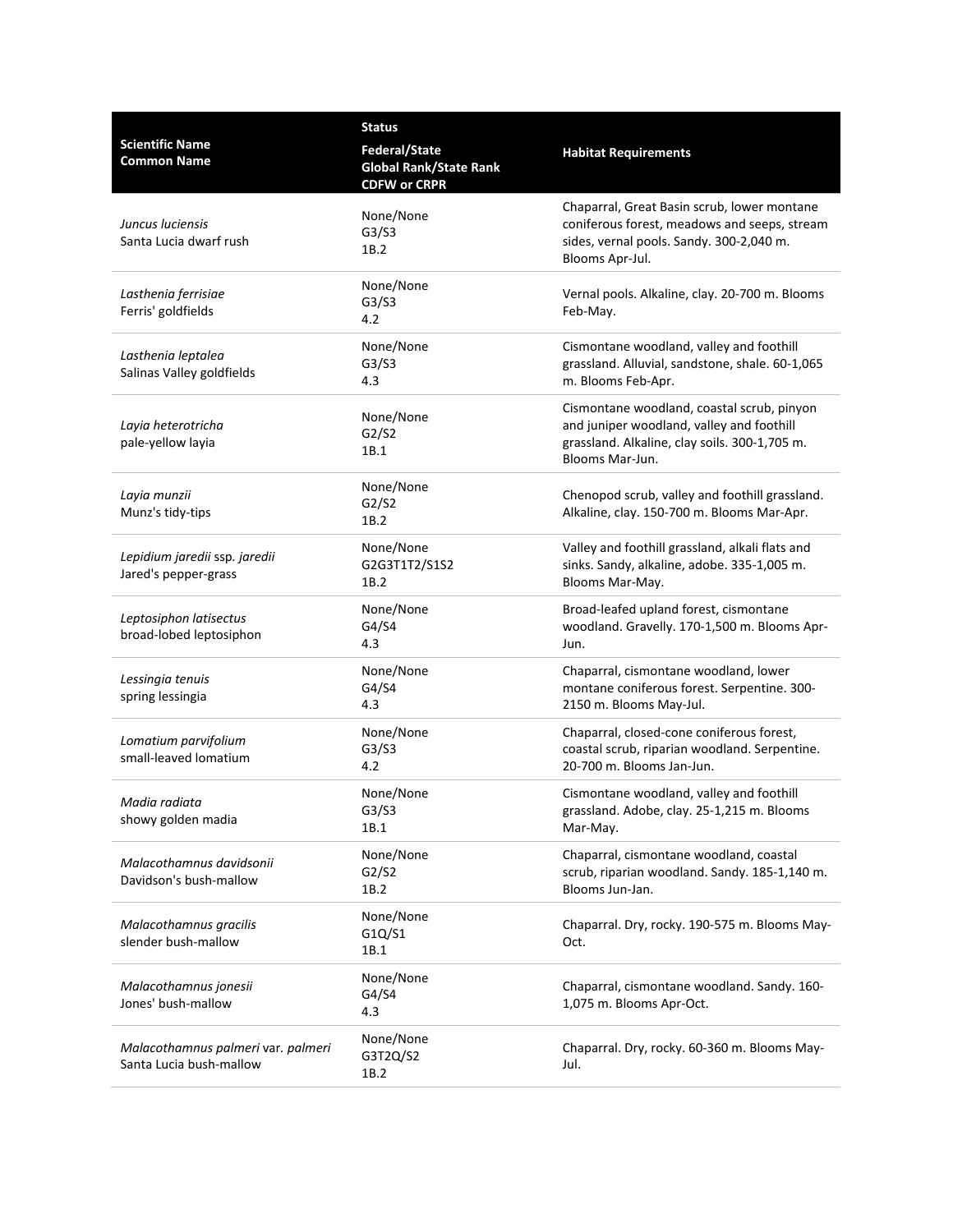|                                                                     | <b>Status</b>                                                         |                                                                                                                                                                                                         |
|---------------------------------------------------------------------|-----------------------------------------------------------------------|---------------------------------------------------------------------------------------------------------------------------------------------------------------------------------------------------------|
| <b>Scientific Name</b><br><b>Common Name</b>                        | Federal/State<br><b>Global Rank/State Rank</b><br><b>CDFW or CRPR</b> | <b>Habitat Requirements</b>                                                                                                                                                                             |
| Malacothrix saxatilis var. arachnoidea<br>Carmel Valley malacothrix | None/None<br>G5T2/S2<br>1B.2                                          | Chaparral, coastal scrub. Rocky. 25-1,036 m.<br>Blooms Jun-Dec.                                                                                                                                         |
| Micropus amphibolus<br>Mt. Diablo cottonweed                        | None/None<br>G3G4/S3S4<br>3.2                                         | Broad-leafed upland forest, chaparral,<br>cismontane woodland, valley and foothill<br>grassland. Rocky. 45-825 m. Blooms Mar-May.                                                                       |
| Mielichhoferia elongata<br>elongate copper moss                     | None/None<br>G5/S3S4<br>4.3                                           | Broad-leafed upland forest, chaparral,<br>cismontane woodland, coastal scrub, lower<br>montane coniferous forest, meadows and<br>seeps, subalpine coniferous forest. Acidic,<br>metamorphic. 0-1,960 m. |
| Monardella palmeri<br>Palmer's monardella                           | None/None<br>G2/S2<br>1B.2                                            | Chaparral, cismontane woodland, Sargent<br>cypress forests. Serpentine. 200-800 m.<br>Blooms Jun-Aug.                                                                                                   |
| Monolopia gracilens<br>woodland woollythreads                       | None/None<br>G3/S3<br>1B.2                                            | Broad-leafed upland forest, chaparral,<br>cismontane woodland, north coast coniferous<br>forest, valley and foothill grassland. Sandy,<br>rocky, serpentine. 100-1,200 m. Blooms Mar-<br>Jul.           |
| Mucronea californica<br>California spineflower                      | None/None<br>G3/S3<br>4.2                                             | Chaparral, cismontane woodland, coastal<br>dunes, coastal scrub, valley and foothill<br>grassland. Sandy. 0-1,400 m. Blooms Mar-Jul.                                                                    |
| Navarretia fossalis<br>spreading navarretia                         | FT/None<br>G2/S2<br>1B.1                                              | Chenopod scrub, marshes and swamps, playas,<br>vernal pools. Hardpan, clay. 30-655 m. Blooms<br>Apr-Jun.                                                                                                |
| Navarretia nigelliformis ssp. radians<br>shining navarretia         | None/None<br>G4T2/S2<br>1B.2                                          | Cismontane woodland, valley and foothill<br>grassland, vernal pools. Clay. 65-1,000 m.<br>Blooms Apr-Jul.                                                                                               |
| Navarretia prostrata<br>prostrate vernal pool navarretia            | None/None<br>G2/S2<br>1B.2                                            | Coastal scrub, meadows and seeps, valley and<br>foothill grassland, vernal pools. Alkaline, mesic.<br>3-1,210 m. Blooms Apr-Jul.                                                                        |
| Plagiobothrys uncinatus<br>hooked popcornflower                     | None/None<br>G2/S2<br>1B.2                                            | Chaparral, cismontane woodland, valley and<br>foothill grassland. Sandstone. 300-760 m.<br>Blooms Apr-May.                                                                                              |
| Puccinellia simplex<br>California alkali grass                      | None/None<br>G3/S2<br>1B.2                                            | Chenopod scrub, meadows and seeps, valley<br>and foothill grassland, vernal pools, sinks, flats,<br>and lake margins. Alkaline, mesic. 2-930 m.<br>Blooms Mar-May.                                      |
| Senecio aphanactis<br>chaparral ragwort                             | None/None<br>G3/S2<br>2B.2                                            | Chaparral, cismontane woodland, coastal<br>scrub. Dry, alkaline. 15-800 m. Blooms Jan-Apr.                                                                                                              |
| Senecio astephanus<br>San Gabriel ragwort                           | None/None<br>G3/S3<br>4.3                                             | Chaparral, coastal bluff scrub. Rocky. 400-<br>1,500 m. Blooms May-Jul.                                                                                                                                 |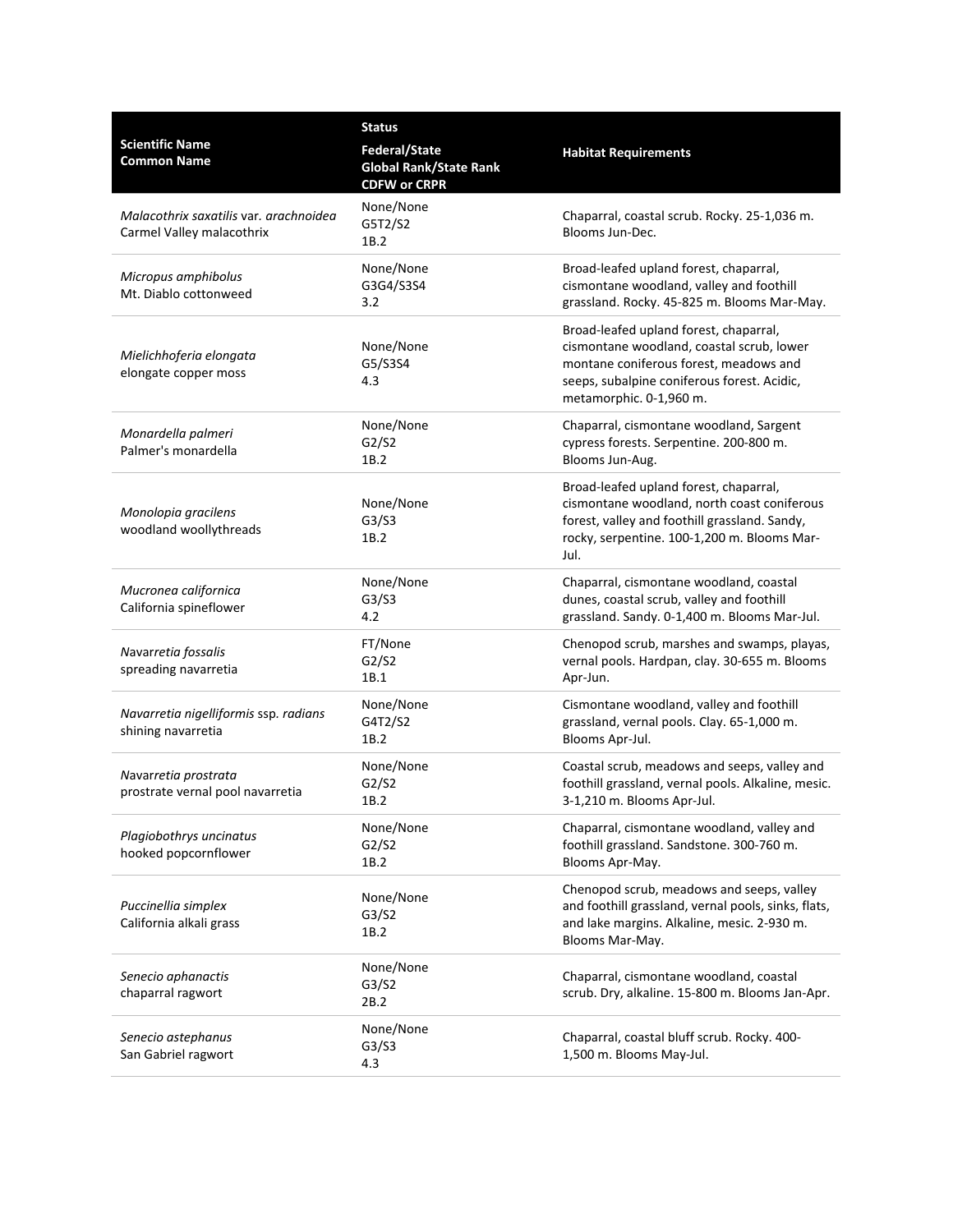| <b>Scientific Name</b><br><b>Common Name</b>                       | <b>Status</b><br><b>Federal/State</b><br><b>Global Rank/State Rank</b><br><b>CDFW or CRPR</b> | <b>Habitat Requirements</b>                                                                                                                                                                                                                                               |
|--------------------------------------------------------------------|-----------------------------------------------------------------------------------------------|---------------------------------------------------------------------------------------------------------------------------------------------------------------------------------------------------------------------------------------------------------------------------|
| Sidalcea hickmanii ssp. anomala<br>Cuesta Pass checkerbloom        | None/SR<br>G3T1/S1<br>1B.2                                                                    | Chaparral, closed-cone coniferous forest,<br>Sargent cypress forest. Rocky, serpentine. 600-<br>800 m. Blooms May-Jun.                                                                                                                                                    |
| Sidalcea hickmanii ssp. parishii<br>Parish's checkerbloom          | None/SR<br>G3T1/S1<br>1B.2                                                                    | Chaparral, cismontane woodland, lower<br>montane coniferous forest. Dry, rocky. 1,000-<br>2,499 m. Blooms Jun-Aug.                                                                                                                                                        |
| Stebbinsoseris decipiens<br>Santa Cruz microseris                  | None/None<br>G2/S2<br>1B.2                                                                    | Broad-leafed upland forest, chaparral, closed-<br>cone coniferous forest, coastal prairie, coastal<br>scrub, valley and foothill grassland. Sandstone,<br>shale, serpentine. 10-500 m. Blooms Apr-May.                                                                    |
| Streptanthus albidus ssp. peramoenus<br>most beautiful jewelflower | None/None<br>G2T2/S2<br>1B.2                                                                  | Chaparral, cismontane woodland, valley and<br>foothill grassland. Serpentine. 95-1,000 m.<br>Blooms Apr-Sep.                                                                                                                                                              |
| Stylocline masonii<br>Mason's neststraw                            | None/None<br>G1/S1<br>1B.1                                                                    | Chenopod scrub, pinyon and juniper<br>woodland. Sandy. 100-1,200 m. Blooms Mar-<br>May.                                                                                                                                                                                   |
| <b>Invertebrates</b>                                               |                                                                                               |                                                                                                                                                                                                                                                                           |
| Branchinecta lynchi<br>vernal pool fairy shrimp                    | FT/None<br>G3/S3<br>None                                                                      | Endemic to the grasslands of the Central<br>Valley, Central Coast mountains, and South<br>Coast mountains, in astatic rain-filled pools.<br>Inhabit small, clear-water sandstone-<br>depression pools and grassed swale, earth<br>slump, or basalt-flow depression pools. |
| Fish                                                               |                                                                                               |                                                                                                                                                                                                                                                                           |
| Lavinia exilicauda harengus<br>Monterey hitch                      | None/None<br>G4T2T4/S3<br>SSC                                                                 | Occurs in a variety of freshwater habitats and<br>are most abundant in lowland areas with large<br>pools or in small reservoirs that mimic such<br>conditions. Bottom substrates consist mostly<br>of a mixture of sand and gravel and the<br>presence of cover.          |
| <b>Amphibians</b>                                                  |                                                                                               |                                                                                                                                                                                                                                                                           |
| Rana draytonii<br>California red-legged frog                       | FT/None<br>G2G3/S2S3<br>SSC"                                                                  | Lowlands and foothills in or near permanent<br>sources of deep water with dense, shrubby or<br>emergent riparian vegetation. Requires 11-20<br>weeks of permanent water for larval<br>development. Must have access to estivation<br>habitat.                             |
| Spea hammondii<br>western spadefoot                                | None/None<br>G2G3/S3<br>SSC                                                                   | Occurs primarily in grassland habitats, but can<br>be found in valley-foothill hardwood<br>woodlands. Vernal pools are essential for<br>breeding and egg-laying.                                                                                                          |
| <b>Reptiles</b>                                                    |                                                                                               |                                                                                                                                                                                                                                                                           |
| Anniella pulchra<br>Northern California legless lizard             | None/None<br>G3/S3<br>SSC                                                                     | Sandy or loose loamy soils under sparse<br>vegetation. Soil moisture is essential. They<br>prefer soils with a high moisture content.                                                                                                                                     |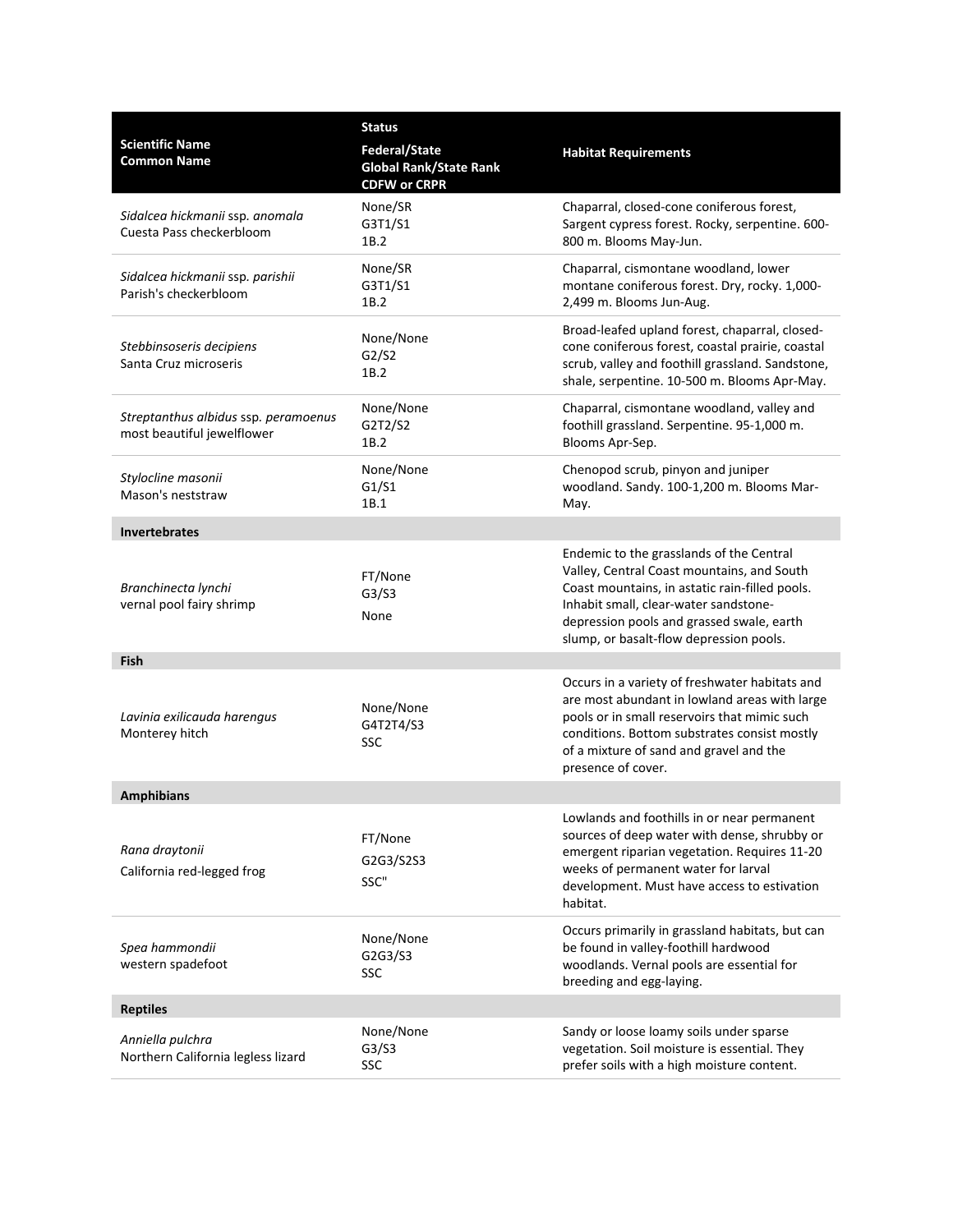| <b>Scientific Name</b><br><b>Common Name</b>            | <b>Status</b><br><b>Federal/State</b><br><b>Global Rank/State Rank</b><br><b>CDFW or CRPR</b> | <b>Habitat Requirements</b>                                                                                                                                                                                                                                                                                                             |
|---------------------------------------------------------|-----------------------------------------------------------------------------------------------|-----------------------------------------------------------------------------------------------------------------------------------------------------------------------------------------------------------------------------------------------------------------------------------------------------------------------------------------|
| Arizona elegans occidentalis<br>California glossy snake | None/None<br>G5T2/S2<br><b>SSC</b>                                                            | Patchily distributed from the eastern portion<br>of San Francisco Bay, southern San Joaquin<br>Valley, and the Coast, Transverse, and<br>Peninsular ranges, south to Baja California.<br>Generalist reported from a range of scrub and<br>grassland habitats, often with loose or sandy<br>soils.                                       |
| Emys marmorata<br>western pond turtle                   | None/None<br>G3G4/S3<br><b>SSC</b>                                                            | A thoroughly aquatic turtle of ponds, marshes,<br>rivers, streams and irrigation ditches, usually<br>with aquatic vegetation, below 6,000 feet<br>above mean sea level (ft) elevation. Needs<br>basking sites and suitable (sandy banks or<br>grassy open fields) upland habitat up to 0.5<br>kilometer (km) from water for egg-laying. |
| Gambelia sila<br>blunt-nosed leopard lizard             | FE/SE<br>G1/S1<br>FP                                                                          | Resident of sparsely vegetated alkali and<br>desert scrub habitats, in areas of low<br>topographic relief. Seeks cover in mammal<br>burrows, under shrubs or structures such as<br>fence posts; they do not excavate their own<br>burrows.                                                                                              |
| Masticophis flagellum ruddocki<br>San Joaquin coachwhip | None/None<br>G5T2T3/S2?<br><b>SSC</b>                                                         | Open, dry habitats with little or no tree cover.<br>Found in valley grassland and saltbush scrub in<br>the San Joaquin Valley. Needs mammal<br>burrows for refuge and oviposition sites.                                                                                                                                                |
| Phrynosoma blainvillii<br>coast horned lizard           | None/None<br>G3G4/S3S4<br><b>SSC</b>                                                          | Frequents a wide variety of habitats, most<br>common in lowlands along sandy washes with<br>scattered low bushes. Open areas for sunning,<br>bushes for cover, patches of loose soil for<br>burial, and abundant supply of ants and other<br>insects.                                                                                   |
| <b>Birds</b>                                            |                                                                                               |                                                                                                                                                                                                                                                                                                                                         |
| Agelaius tricolor<br>tricolored blackbird               | None/ST<br>G1G2/S1S2<br><b>SSC</b>                                                            | Highly colonial species, most numerous in<br>Central Valley and vicinity. Largely endemic to<br>California. Requires open water, protected<br>nesting substrate, and foraging area with<br>insect prey within a few km of the colony.                                                                                                   |
| Buteo swainsoni<br>Swainson's hawk                      | None/ST<br>G5/S3<br>None                                                                      | Breeds in grasslands with scattered trees,<br>juniper-sage flats, riparian areas, savannahs,<br>and agricultural or ranch lands with groves or<br>lines of trees. Requires adjacent suitable<br>foraging areas such as grasslands, or alfalfa or<br>grain fields supporting rodent populations.                                         |
| Coturnicops noveboracensis<br>yellow rail               | None/None<br>G4/S1S2<br><b>SSC</b>                                                            | Summer resident in eastern Sierra Nevada in<br>Mono County. Freshwater marshlands.                                                                                                                                                                                                                                                      |
| <b>Falco mexicanus</b><br>prairie falcon                | None/None<br>G5/S4<br>WL                                                                      | Inhabits dry, open terrain, either level or hilly.<br>Breeding sites located on cliffs. Forages far<br>afield, even to marshlands and ocean shores.                                                                                                                                                                                     |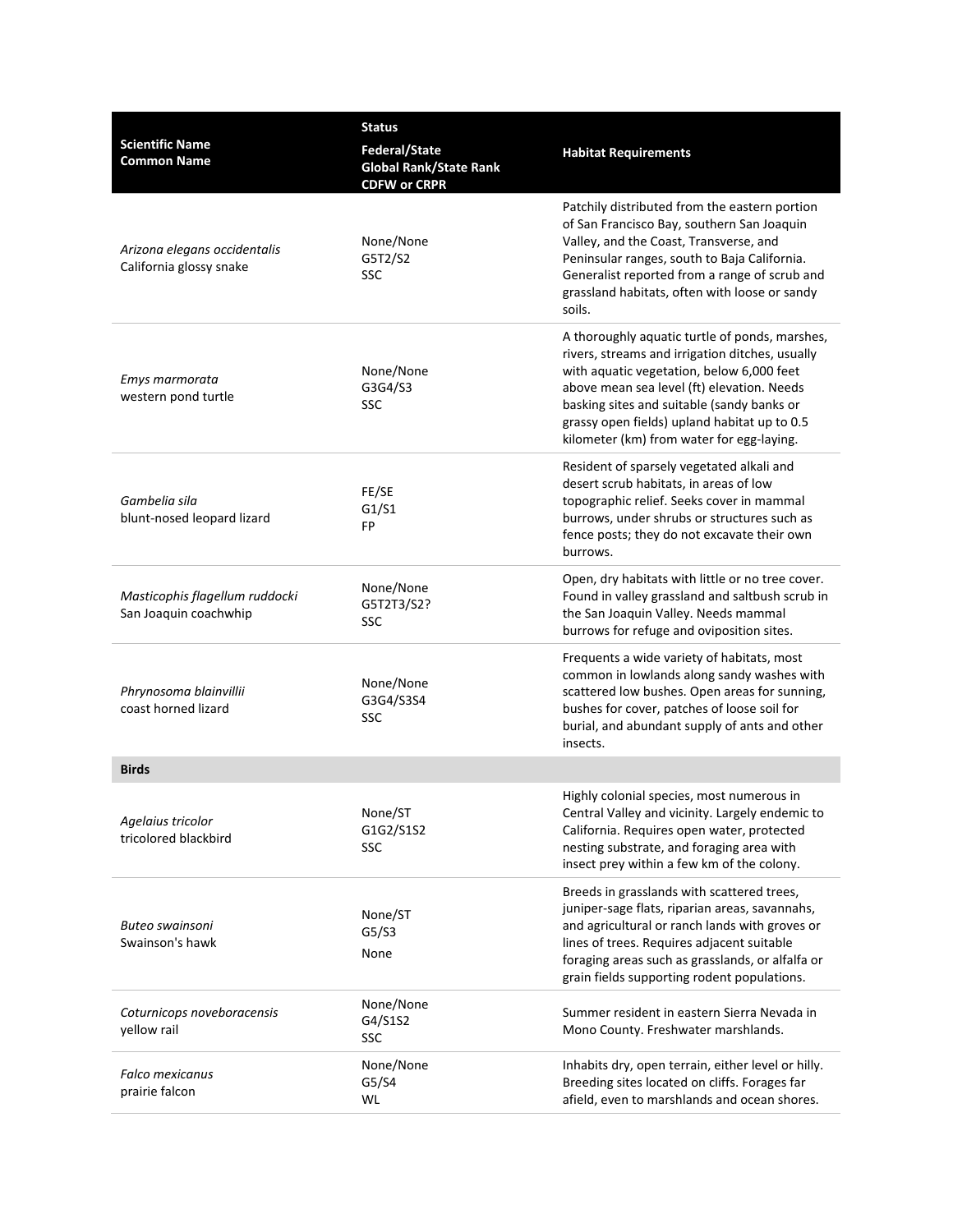| <b>Scientific Name</b><br><b>Common Name</b>           | <b>Status</b><br><b>Federal/State</b><br><b>Global Rank/State Rank</b><br><b>CDFW or CRPR</b> | <b>Habitat Requirements</b>                                                                                                                                                                                                                                                                                                                                                                                  |
|--------------------------------------------------------|-----------------------------------------------------------------------------------------------|--------------------------------------------------------------------------------------------------------------------------------------------------------------------------------------------------------------------------------------------------------------------------------------------------------------------------------------------------------------------------------------------------------------|
| Haliaeetus leucocephalus<br>bald eagle                 | FD/SE<br>G5/S3<br>FP                                                                          | Ocean shore, lake margins, and rivers for both<br>nesting and wintering. Most nests within 1<br>mile of water. Nests in large, old-growth, or<br>dominant live tree with open branches,<br>especially ponderosa pine. Roosts communally<br>in winter.                                                                                                                                                        |
| Riparia riparia<br>bank swallow                        | None/ST<br>G5/S2<br>None                                                                      | Colonial nester; nests primarily in riparian and<br>other lowland habitats west of the desert.<br>Requires vertical banks/cliffs with fine-<br>textured/sandy soils near streams, rivers,<br>lakes, ocean to dig nesting hole.                                                                                                                                                                               |
| Vireo bellii pusillus<br>least Bell's vireo            | FE/SE<br>G5T2/S2<br>None                                                                      | Summer resident of Southern California in low<br>riparian in vicinity of water or in dry river<br>bottoms; below 2,000 ft. Nests placed along<br>margins of bushes or on twigs projecting into<br>pathways, usually willow, Baccharis, mesquite.                                                                                                                                                             |
| <b>Mammals</b>                                         |                                                                                               |                                                                                                                                                                                                                                                                                                                                                                                                              |
| Ammospermophilus nelsoni<br>Nelson's antelope squirrel | None/ST<br>G2G3/S2S3<br>None                                                                  | Occurs in Western San Joaquin Valley from<br>200-1,200 ft elevation. Uses dry, sparsely<br>vegetated areas with a variety of soils suitable<br>for digging. Digs burrows or uses kangaroo rat<br>or other small mammal burrows. Needs widely<br>scattered shrubs, forbs, and grasses in broken<br>terrain, often with gullies and washes.                                                                    |
| Antrozous pallidus<br>pallid bat                       | None/None<br>G4/S3<br>SSC                                                                     | Found in a variety of habitats including deserts,<br>grasslands, shrublands, woodlands, and<br>forests. Most common in open, dry habitats<br>with rocky areas for roosting. Roosts in<br>crevices of rock outcrops, caves, mine tunnels,<br>buildings, bridges, and hollows of live and dead<br>trees which must protect bats from high<br>temperatures. Very sensitive to disturbance of<br>roosting sites. |
| Corynorhinus townsendii<br>Townsend's big-eared bat    | None/None<br>G4/S2<br><b>SSC</b>                                                              | Occurs throughout California in a wide variety<br>of habitats. Most common in mesic sites,<br>typically coniferous or deciduous forests.<br>Roosts in the open, hanging from walls,<br>ceilings in caves, lava tubes, bridges, and<br>buildings. This species is extremely sensitive to<br>human disturbance.                                                                                                |
| Dipodomys ingens<br>giant kangaroo rat                 | FE/SE<br>G1G2/S1S2<br>None                                                                    | Found in annual grasslands on the western<br>side of the San Joaquin Valley. Occasionally<br>occurs in alkali scrub. Prefers areas with sparse<br>cover, can be found in areas of cattle grazing.<br>Requires level or slightly sloping terrain and<br>friable soils for burrowing.                                                                                                                          |